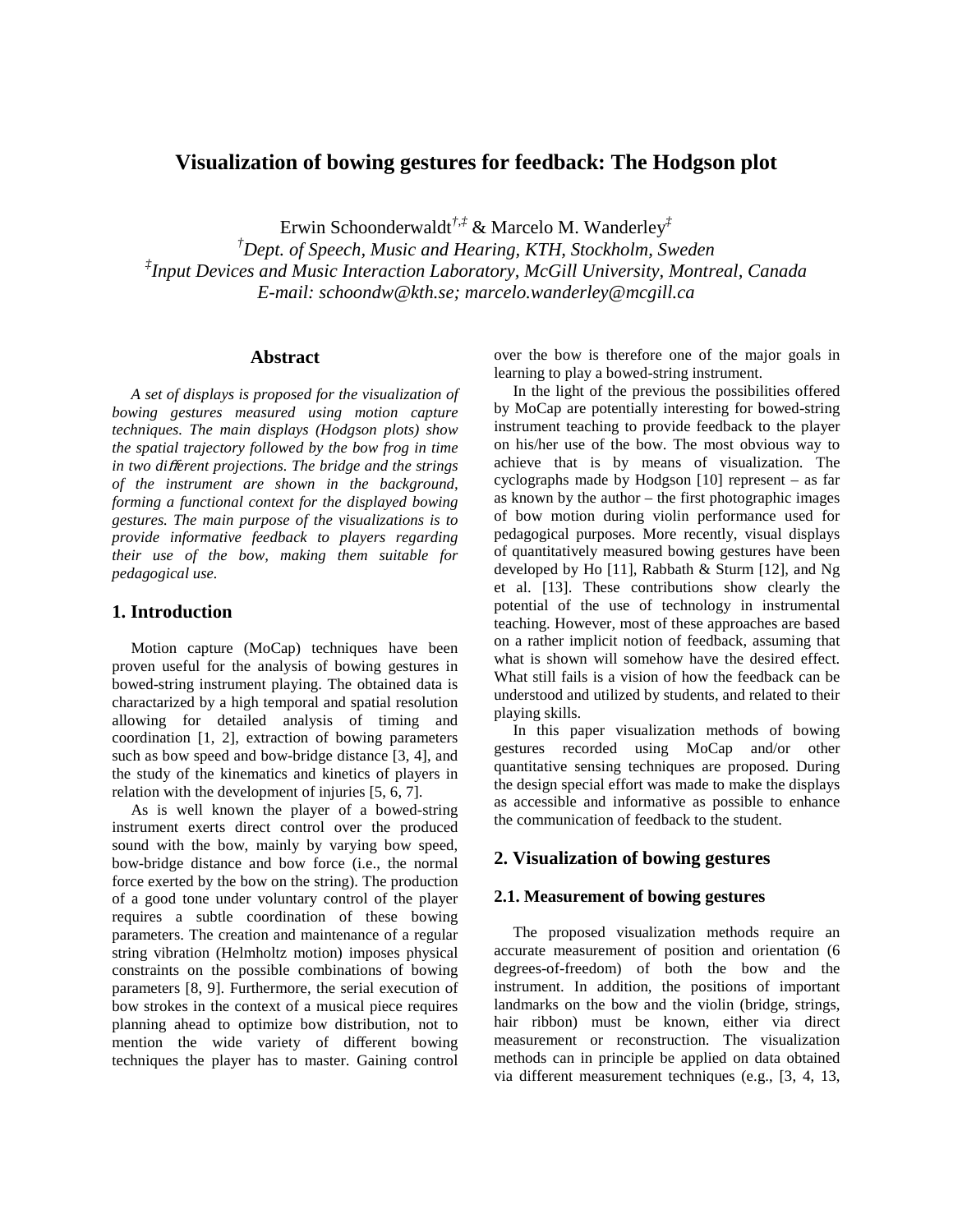

**Figure 1. Hodgson plot in orthographic back projection (xz-plane). The red dot indicates the position of the frog at the "present" moment (i.e., at the end of the selected time interval). The solid black line corresponds approximately to the bow-hair ribbon from the frog to the tip, ignoring the bending of the hair at the bow-string contact point. The trajectory history of the bow frog is indicated by a blue line, shown as solid and fat when the bow was in contact with the string, thin and dotted otherwise. In the background, the bridge, string positions and string crossing angles are shown (see close-up for more detail), forming the functional context of the displayed bowing gestures. The string crossing angles (dashed lines) subdivide the space into 4 angular zones associated with the bowing of the different strings. The zones are indicated with different pastel colors: blue (E string), green (A string), yellow (D string) and red (G string).**

14]). Technical details about the measurement methods are therefore out of the scope of this paper.

For the measurements shown in this paper a sixcamera Vicon system was used for motion capture. Bow force was measured using a custom-made sensor, developed by Matthias Demoucron (IRCAM). For more details of the methods used the reader is referred to Schoonderwaldt et al. [3].

#### **2.2. Design criteria**

The major goal of the visualizations is to provide informative feedback on the use of the bow, as this forms an important element in the practicing process. According to Ericsson et al. [15] three requirements need to be fulfilled for deliberate practice: (1) a welldefined task, (2) informative feedback, and (3) opportunities for repetition and correction of errors. Feedback can hereby be understood as a "process by which an environment returns to individuals a portion of the information in their response output necessary to compare their present strategy with a representation of an ideal strategy" [16]. It has been shown that technology can successfully enhance teaching of complex musical tasks when implemented according to these criteria [17].

For a clear presentation of the feedback the following criteria were taken into account for the design of the visual display. Firstly, the display should be easy to understand for musicians without a scientific background. The visualizations should mainly be selfexplanatory and the information should be presented in such a way that the player can easily relate it to his/her actual playing. Secondly, the display should contain relevant information giving the player an idea of how to improve his/her performance. A third criterion was that the display should not be normative in itself. The representation of an ideal strategy (see the above definition of feedback) should arise from comparison with other performers or self-exploration, rather than being imposed via norms and fixed criteria. This should make the display more versatile and easier to integrate in different teaching approaches.

#### **2.3. Hodgson plots**

The visual displays proposed in this paper are based on the cyclographs presented in Hodgson's book [10], and will therefore further be referred to as "Hodgson plots." In the current implementation Hodgson plots show basically the spatial trajectory followed by the bow frog during a chosen time span (typically 1 s). This provides a simple representation of bowing gestures with a direct relation to the actions of the right hand of the player.

The acquisition of 3D data using MoCap in combination with calibrated geometrical models of the bow and the violin allows for some important additional features. Firstly, the motion of the bow can be transformed to the reference frame of the violin, showing only the effective bowing gestures related to sound production. Thus, there is no need to constrain the movements of the player, allowing for natural playing conditions. Secondly, different projections can be chosen. This allows for example to show the bowing gestures from the perspective of the player to strengthen the association with his/her own actions. Finally, it is possible to visualize important landmarks on the violin, such as the bridge, the strings and the angles corresponding with string crossings, in order to provide a functional context for the displayed bowing gestures.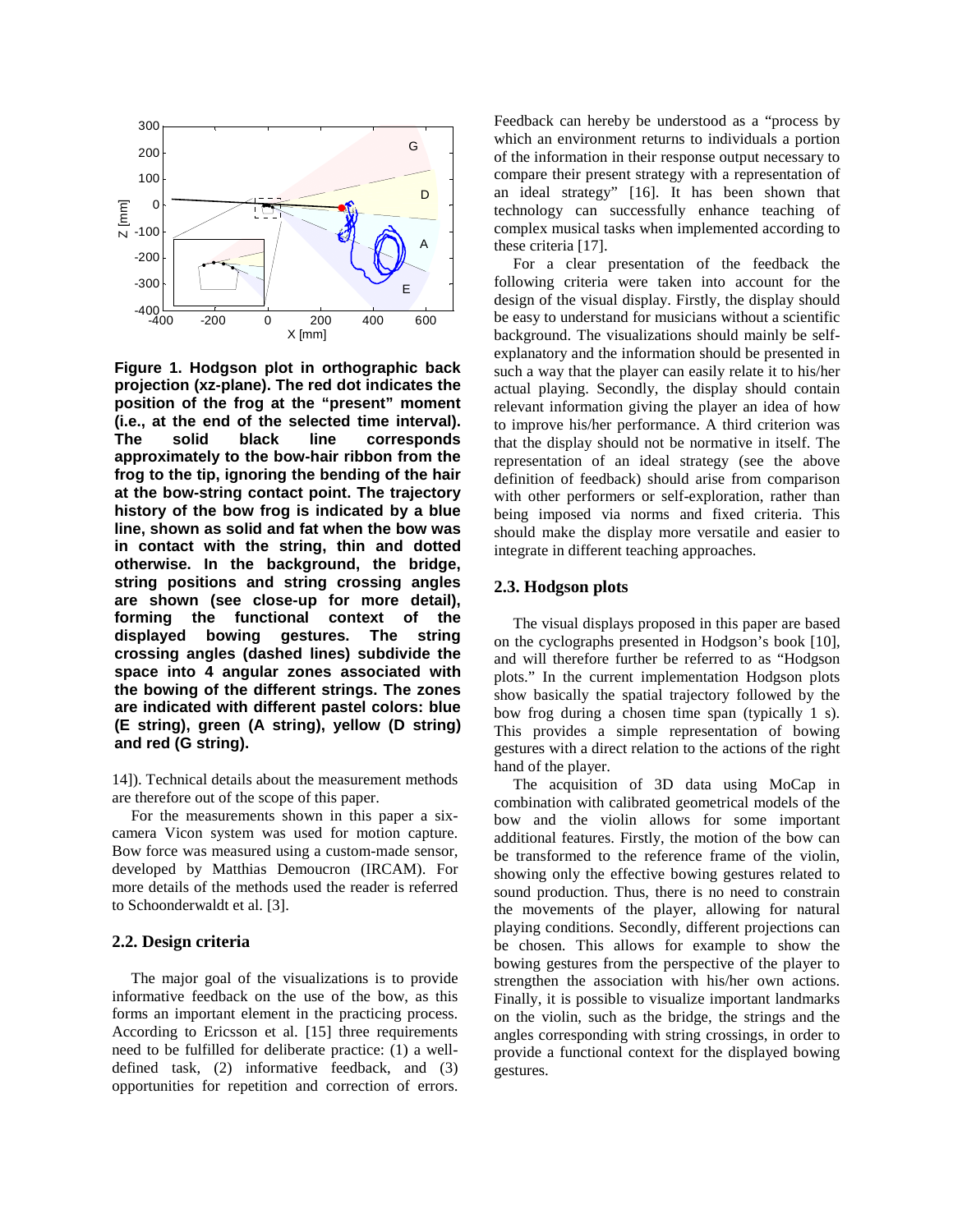

**Figure 2. Hodgson plot in orthographic top projection (xy-plane). The bow and the frog trajectory history are shown in a similar way as in Fig. 1. The context is formed by the 4 strings (vertical lines), the bridge (bold horizontal line), the fingerboard (gray rectangle) and the tailpiece (black shape), based on the specific measures of the instrument. To enhance the clarity, the string played at the "present" moment (i.e., the moment the bow is shown) is highlighted in red.**

Two types of Hodgson plots are proposed representing different orthographic projections, which together cover the main aspects of the motion of the bow. In the back projection (Fig. 1) the violin is more or less seen from the player's perspective. This projection is especially suited for showing complex bow coordination patterns involving bow changes and string crossings (see Hodgson [10] for an extensive overview of different types of patterns). The fragment shown in Fig. 1 is a selection of about three seconds of a performance of "Praeludium and Allegro" composed by F. Kreisler. It contains two clearly distinguishable coordination patterns: semi-quavers across two strings played détaché (circle-shaped pattern) and semiquavers across three strings played spiccato (eightshaped pattern). A wide variety of information can be obtained from the displayed patterns, for example about the bow distribution (bow position, amount of bow used), the regularity of the motion and the efficiency of the string crossings.

The top projection (Fig. 2) shows the violin from above. This projection gives a good sense of the bowbridge distance and the skewness of the bow. The frog trajectories might also illuminate details of changes in bowing direction, which according to empirical findings follow curved rather than straight paths [10, 18, 19]. The example shown in Fig. 2 represents a long decrescendo note played down bow. It can be seen that at the end of the bow stroke the bowing was far from perpendicular to the string. This should, however, not be considered as a fault as it has been demonstrated that the skewness of the bow can be utilized to change



**Figure 3. Visual display for bow tilt. The keyhole-like shape represents the bow frog when looking at it along the direction of the stick. Tilt is shown as a rotation of the frog in a clock-like display. When the stick is turned away from the player (as during normal playing), this is shown as a clockwise rotation (30 degrees in this example). For col legno playing tilt angles of 90 degrees or more are employed, clockwise or anti-clockwise depending on the preference of the player.**

the bow-bridge distance dynamically during the bow stroke [3]. In this particular case the skewness of the bow was used to drive the bow towards the fingerboard in order to accomplish a diminuendo note.

The above described projections allow for an effective visualization of the inclination and the skewness of the bow. For the visualization of bow tilt, another important bow control parameter, a third projection is added showing the rotation of the bow frog relative to the string played in a clock-like context (Fig. 3). During normal playing, the bow is often tilted so that the stick is turned slightly away from the player. This corresponds to a clockwise rotation in the tilt display. The tilt angle is easily quantifiable, realizing that an angle of 30 degrees corresponds with 5 minutes on the clock (in pp playing close to the frog bow tilt can reach up to about 45 degrees).

### **2.4. Additional displays and animations**

The Hodgson plots described in the previous section provide a clear insight in the positioning and angling of the bow. This information is, however, not yet complete from an acoustical point of view, bearing in mind that tone production is mainly governed by bow speed, bow force and relative bow-bridge distance at the bow-string contact point. During the attack bow acceleration is also an important parameter. For a more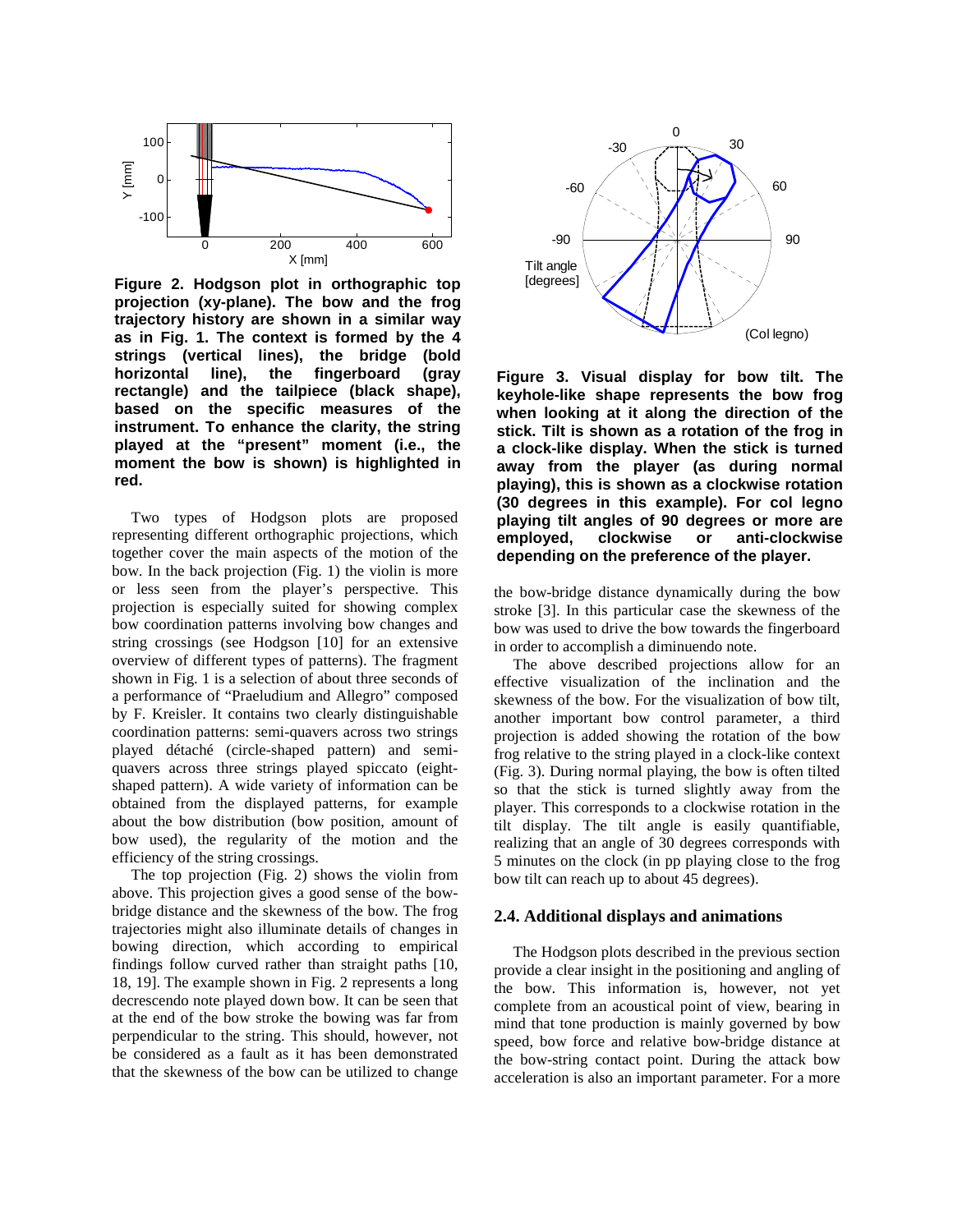

**Figure 4. Feedback display showing a combination of aspects of the use of the bow. The panels on the left side show the Hodgson plots in the two projections, as well as bow tilt. The two panels on the right side show additional information on the use of the bow. Depending on the purpose of the exercise different bowing parameters might be displayed here. In this example bow force versus time (present moment and history) is shown in the top-right panel, and a phase-like representation of bow inclination versus bow velocity is shown in the down-right panel. The background colors used in the latter are meant to strengthen the association with the Hodgson plot in the down-left panel.**

adequate feedback on tone production additional visualizations are needed to present this information to the player.

In Fig. 4 a total of five panels are combined for a more complete representation of the use of the bow. The example shows the beginning of the arpeggio part from "Preludio" of the third Partita for solo violin by J.S. Bach, played legato across three strings. As in the first example an eight-shaped bowing pattern can clearly be seen in the Hodgson plot (back projection). In the down-right panel the inclination of the bow is plotted versus bow velocity. This display contains more explicit information related to sound production, for example regarding the coordination between bow changes and string crossings. It can be seen that the bow speed in this fast passage reached rather high values of more than 1 m/s in order to obtain a loud sound. The bow force (upper-right panel) was rather constant, varying about 1 N.

Even if the static displays carry a lot of information, they do not yet provide a direct link with the sound. This can be achieved by animating the displays with synchronized sound. This was done making use of the

QuickTime tools for Matlab by Slaney [20]. The resulting movies give players the possibility to analyze their bowing by repeatedly playing them back, paying attention to the different aspects of bowing. The movies also allow the players to scroll through their performances and search for different passages. Another advantage is that the movies can be played using a standard media player, which makes the prepared visualizations more accessible for players and teachers.

### **3. Discussion**

The Hodgson plots, in combination with other types of displays, have the potential to provide informative feedback to the player. However, it should be realized that the way they are implemented in teaching and/or practicing is of vital importance for a successful pedagogical application. Further field studies are needed for the development of dedicated exercises and a database of reference performances, as well as an assessment of the usability. Moreover, little is known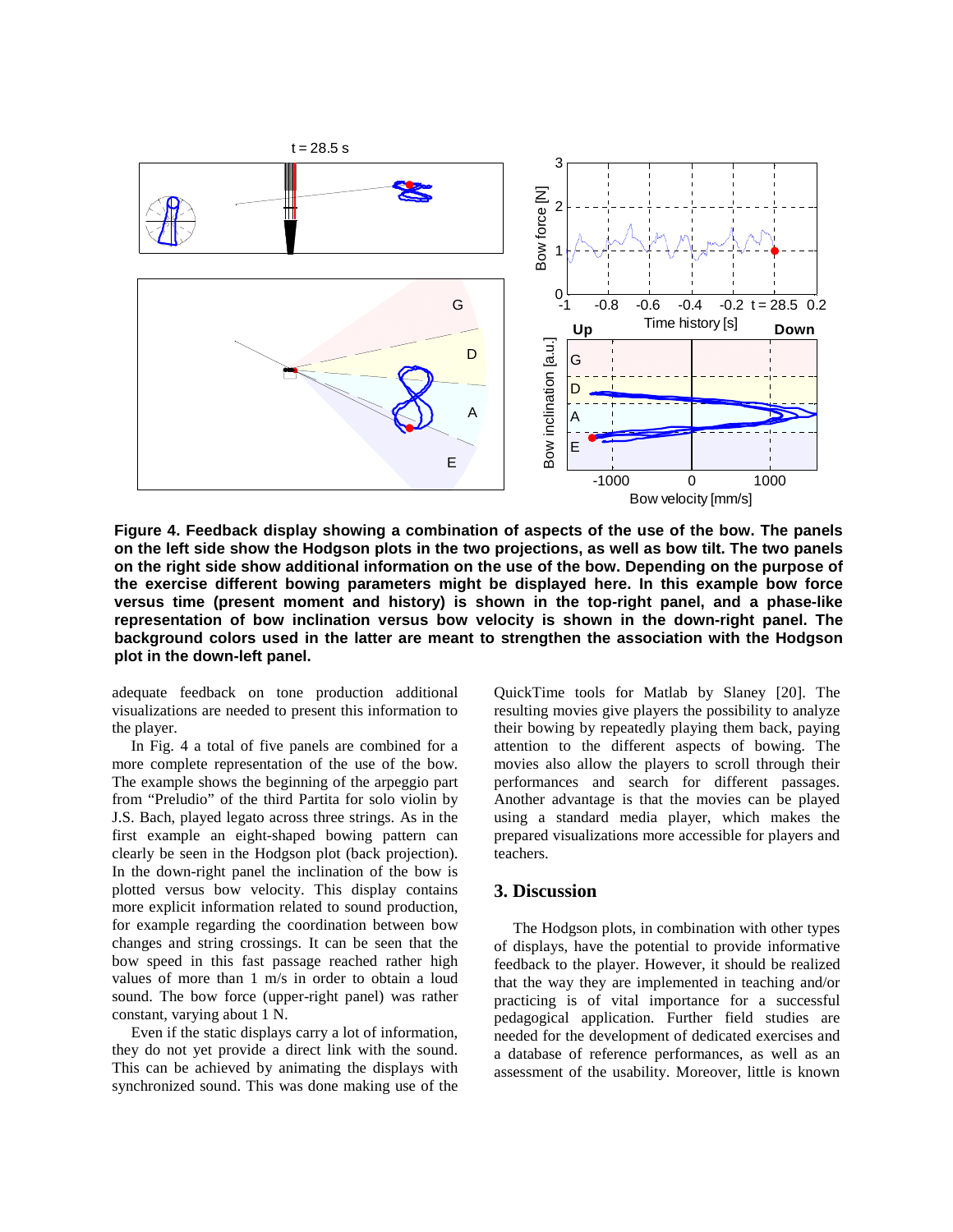about expert bowing skills in musical performance as most quantitative studies of bowing are limited to relatively simple tasks. The details shown in this type of displays might be in conflict with popular beliefs in bowed-string pedagogy, as was for example the case with Hodgson's cyclographs [18].

Another interesting possibility would be to show the visualizations in real time serving as an enhanced mirror for the player as for example envisioned by Fober [21] and Ng et al. [13]. This might further strengthen the association with the player's own actions and allow for a more explorative use.

An important limitation is that an accurate measurement of bowing gestures is rather tedious and confined to the lab due to the need for expensive equipment. This forms an obstacle for a widespread use of this technique. However, the current state-ofthe-art of the technology would allow for the implementation of this kind of technologies in a school environment as for example realized for piano pedagogy [22].

# **4. Conclusions**

A set of displays is proposed for visualization of bowing gestures measured using motion capture techniques. The main displays shows the spatial trajectory of the frog in time, and are named after Percival Hodgson, who was the first to show photographic images of frog trajectories in violin playing. The proposed displays are mainly an extension of Hodgson's visualizations, showing the motion of the bow in the functional context of the violin. The presence of the context makes these plots both easier to understand and more informative to the player.

Different projections can be chosen to show different aspects of bowing. In the back projection (quasi player's perspective) the motion of the bow and the trajectory of the frog are shown in the context of the specific string crossing angles of the violin. This projection is especially suited for showing complex bow coordination patterns involving bow changes and string crossings. In the top projection bow-bridge distance and skewness of the bow can be clearly observed.

It is believed that Hodgson plots can provide informative feedback to violin and other bowed-string instrument players on their use of the bow. Especially when animated or shown in real time Hodgson plots in combination with other visual displays of bowing parameters – can be used to illuminate the relationship between bowing gestures and the produced sound, allowing players to analyze their bowing technique and

compare different strategies. The visualization methods could form an interesting tool for music education and could – due to their non-normative character – easily be adopted in different pedagogical approaches.

# **Acknowledgements**

This work was partly supported by the Natural Sciences and Engineering Research Council of Canada (NSERC-SRO) and the Enactive European Network. Special thanks go to Matthias Demoucron for developing and sharing the bow force sensor, and Lambert Chen for his marvelous playing during the pilot experiment and the fruitful discussions.

# **References**

[1] A. P. Baader, O. Kazennikov, and M. Wiesendanger, "Coordination of bowing and fingering in violin playing," *Cognitive Brain Research*, vol. 23, no. 2-3, pp. 436–443, 2005.

[2] H. Winold, E. Thelen, and B. D. Ulrich, "Coordination and control in the bow arm movements of highly skilled cellists," *Ecological Psychology*, vol. 6, no. 1, pp. 1–31, 1994.

[3] E. Schoonderwaldt, S. Sinclair, and M.Wanderley, "Why do we need 5-DOF force feedback? An analysis of violin bowing." in *Proceedings of Enactive07 Conference*, 2007.

[4] E. Maestre, J. Bonada, M. Blaauw, A. Pérez, and E. Guaus, "Acquisition of violin instrumental gestures using a commercial EMF tracking device," in *Proceedings of the 2007 International Computer Music Conference*, Vol. I. The International Computer Music Association, 2007, pp. 386– 393.

[5] G. Shan and P. Visentin, "A quantitative threedimensional analysis of arm kinematics in violin performance," *Medical problems of performing artists*, vol. 18, no. 1, pp. 3–10, 2003.

[6] L. Turner-Stoker and K. Reid, "Three-dimensional motion analysis of upper limb movement in the bowing arm of string-playing musicians," *Clinical Biomechanics*, vol. 14, pp. 426–433, 1999.

[7] P. Visentin and G. Shan, "The kinetic characteristics of the bow arm during violin performance: an examination of internal loads as a function of tempo," *Medical problems of performing artists*, vol. 18, no. 3, pp. 91–97, 2003.

[8] K. Guettler, "On the creation of the Helmholtz motion in bowed strings," *Acustica - Acta Acustica*, vol. 88, no. 6, pp. 970–985, 2002.